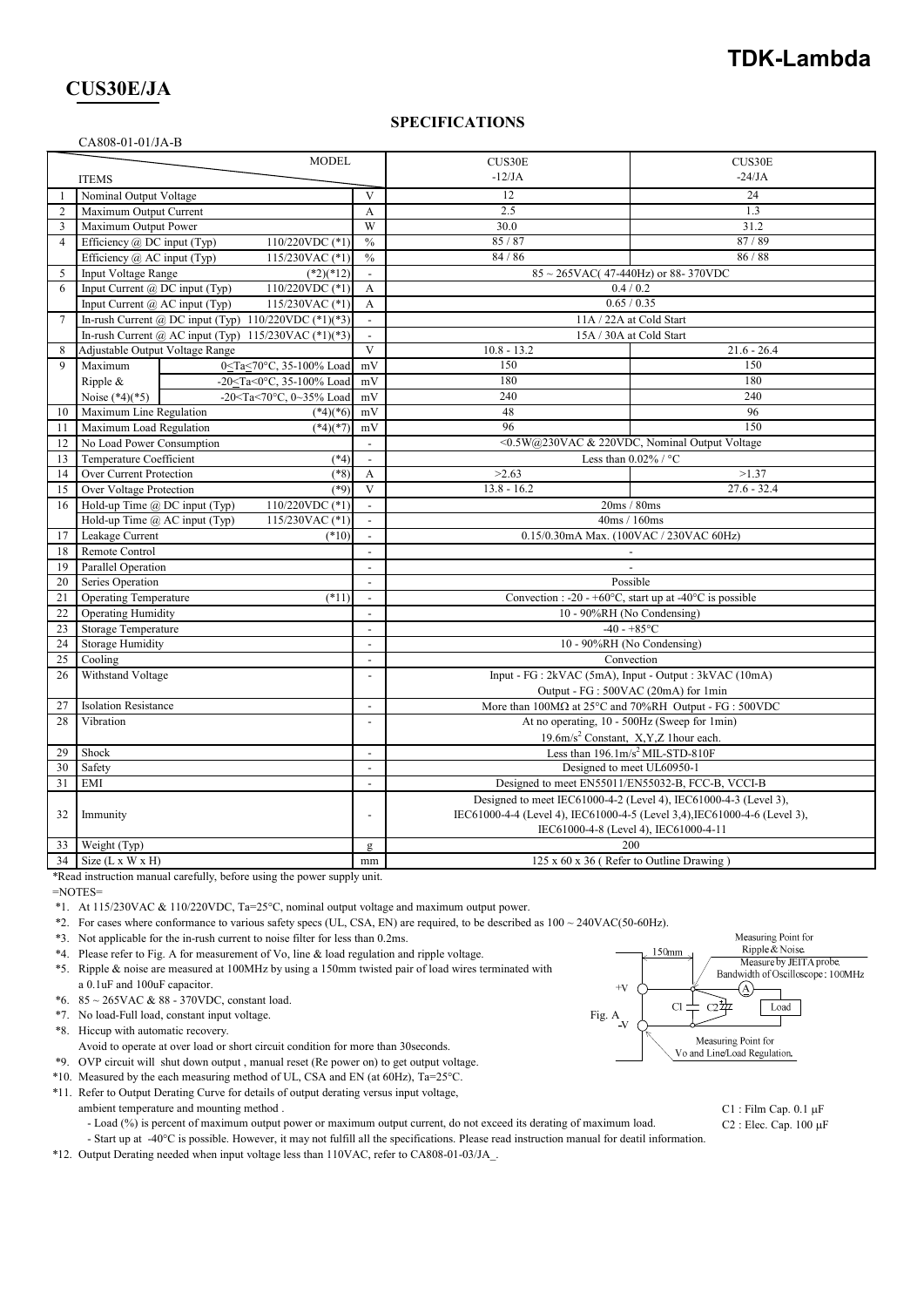# **CUS30E/JA**

## **OUTPUT DERATING**

CA808-01-02/JA

| Ta $(^{\circ}C)$ | LOADING CONDITION(%)   |            |                  |
|------------------|------------------------|------------|------------------|
|                  | Mounting A, C, D, E, F | Mounting B | Ta $(^{\circ}C)$ |
| $-20-40$         |                        | 100        | $-20 - 50$       |
| 50               |                        |            | 6U               |
| 60               |                        |            | Air Velocity     |

### \*COOLING: CONVECTION COOLING \*COOLING: FORCED AIR COOLING



### \*COOLING: CONVECTION COOLING \*COOLING: FORCED AIR COOLING

|                  | LOADING CONDITION(%)       |
|------------------|----------------------------|
| Ta $(^{\circ}C)$ | All Mounting (A,B,C,D,E,F) |
| $-20-50$         | 100                        |
| 60               |                            |

Air Velocity≥0.7m/s: Air must flow through component side.